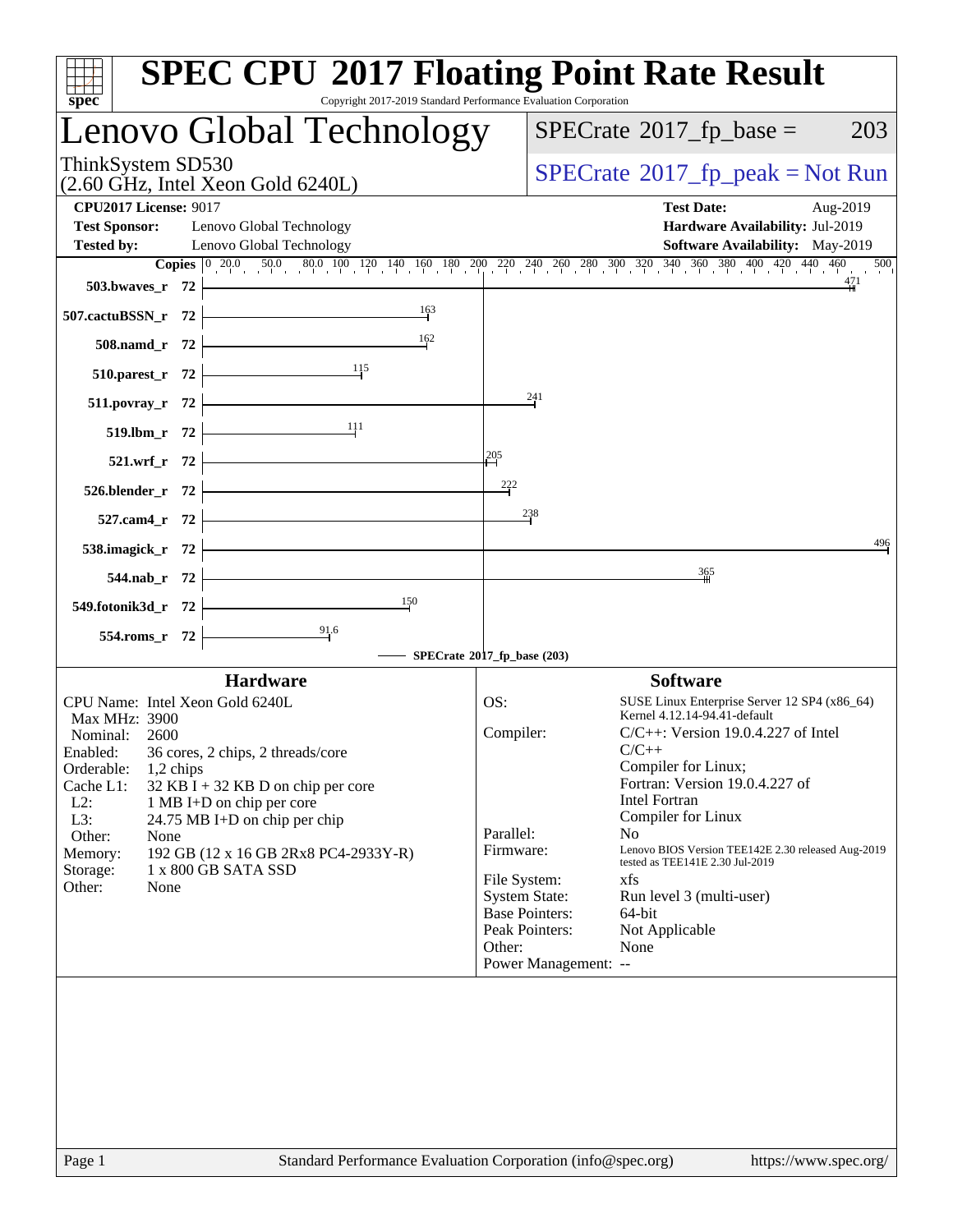

## Lenovo Global Technology

ThinkSystem SD530<br>  $(2.60 \text{ GHz, Intel Yoon Gold } 6240I)$  [SPECrate](http://www.spec.org/auto/cpu2017/Docs/result-fields.html#SPECrate2017fppeak)®[2017\\_fp\\_peak = N](http://www.spec.org/auto/cpu2017/Docs/result-fields.html#SPECrate2017fppeak)ot Run  $SPECTate@2017_fp\_base = 203$ 

(2.60 GHz, Intel Xeon Gold 6240L)

**[Test Sponsor:](http://www.spec.org/auto/cpu2017/Docs/result-fields.html#TestSponsor)** Lenovo Global Technology **[Hardware Availability:](http://www.spec.org/auto/cpu2017/Docs/result-fields.html#HardwareAvailability)** Jul-2019 **[Tested by:](http://www.spec.org/auto/cpu2017/Docs/result-fields.html#Testedby)** Lenovo Global Technology **[Software Availability:](http://www.spec.org/auto/cpu2017/Docs/result-fields.html#SoftwareAvailability)** May-2019

**[CPU2017 License:](http://www.spec.org/auto/cpu2017/Docs/result-fields.html#CPU2017License)** 9017 **[Test Date:](http://www.spec.org/auto/cpu2017/Docs/result-fields.html#TestDate)** Aug-2019

#### **[Results Table](http://www.spec.org/auto/cpu2017/Docs/result-fields.html#ResultsTable)**

|                                        | <b>Base</b>   |                |                |                | <b>Peak</b> |                |       |               |                |              |                |              |                |              |
|----------------------------------------|---------------|----------------|----------------|----------------|-------------|----------------|-------|---------------|----------------|--------------|----------------|--------------|----------------|--------------|
| <b>Benchmark</b>                       | <b>Copies</b> | <b>Seconds</b> | Ratio          | <b>Seconds</b> | Ratio       | <b>Seconds</b> | Ratio | <b>Copies</b> | <b>Seconds</b> | <b>Ratio</b> | <b>Seconds</b> | <b>Ratio</b> | <b>Seconds</b> | <b>Ratio</b> |
| 503.bwayes r                           | 72            | 1541           | 469            | 1533           | <u>471</u>  | 1528           | 473   |               |                |              |                |              |                |              |
| 507.cactuBSSN r                        | 72            | 559            | <b>163</b>     | 560            | 163         | 558            | 163   |               |                |              |                |              |                |              |
| $508$ .namd $r$                        | 72            | 422            | 162            | 421            | 162         | 421            | 162   |               |                |              |                |              |                |              |
| 510.parest_r                           | 72            | 1644           | 115            | 1643           | <b>115</b>  | 1638           | 115   |               |                |              |                |              |                |              |
| 511.povray_r                           | 72            | 698            | 241            | 699            | 240         | 698            | 241   |               |                |              |                |              |                |              |
| 519.lbm r                              | 72            | 686            | 111            | 686            | <b>111</b>  | 686            | 111   |               |                |              |                |              |                |              |
| $521$ .wrf r                           | 72            | 785            | 205            | 785            | 205         | 758            | 213   |               |                |              |                |              |                |              |
| 526.blender r                          | 72            | 493            | 222            | <u>494</u>     | <u>222</u>  | 494            | 222   |               |                |              |                |              |                |              |
| 527.cam4 r                             | 72            | 531            | 237            | 529            | 238         | 530            | 238   |               |                |              |                |              |                |              |
| 538.imagick_r                          | 72            | 361            | 496            | 361            | 496         | 360            | 497   |               |                |              |                |              |                |              |
| $544$ .nab r                           | 72            | 333            | 364            | 332            | 365         | 330            | 367   |               |                |              |                |              |                |              |
| 549.fotonik3d r                        | 72            | 1871           | 150            | 1873           | <b>150</b>  | 1875           | 150   |               |                |              |                |              |                |              |
| $554$ .roms_r                          | 72            | 1250           | 91.5           | 1246           | 91.8        | 1249           | 91.6  |               |                |              |                |              |                |              |
| $SPECrate$ <sup>®</sup> 2017_fp_base = |               |                | 203            |                |             |                |       |               |                |              |                |              |                |              |
| $SPECrate^{\circ}2017$ fp peak =       |               |                | <b>Not Run</b> |                |             |                |       |               |                |              |                |              |                |              |

Results appear in the [order in which they were run.](http://www.spec.org/auto/cpu2017/Docs/result-fields.html#RunOrder) Bold underlined text [indicates a median measurement.](http://www.spec.org/auto/cpu2017/Docs/result-fields.html#Median)

#### **[Submit Notes](http://www.spec.org/auto/cpu2017/Docs/result-fields.html#SubmitNotes)**

 The numactl mechanism was used to bind copies to processors. The config file option 'submit' was used to generate numactl commands to bind each copy to a specific processor. For details, please see the config file.

### **[Operating System Notes](http://www.spec.org/auto/cpu2017/Docs/result-fields.html#OperatingSystemNotes)**

Stack size set to unlimited using "ulimit -s unlimited"

### **[General Notes](http://www.spec.org/auto/cpu2017/Docs/result-fields.html#GeneralNotes)**

Environment variables set by runcpu before the start of the run: LD\_LIBRARY\_PATH = "/home/cpu2017-1.0.5-ic19.0u4/lib/intel64"

 Binaries compiled on a system with 1x Intel Core i9-799X CPU + 32GB RAM memory using Redhat Enterprise Linux 7.5 Transparent Huge Pages enabled by default Prior to runcpu invocation Filesystem page cache synced and cleared with: sync; echo 3> /proc/sys/vm/drop\_caches runcpu command invoked through numactl i.e.: numactl --interleave=all runcpu <etc> NA: The test sponsor attests, as of date of publication, that CVE-2017-5754 (Meltdown) is mitigated in the system as tested and documented.

**(Continued on next page)**

| Page 2 | Standard Performance Evaluation Corporation (info@spec.org) | https://www.spec.org/ |
|--------|-------------------------------------------------------------|-----------------------|
|--------|-------------------------------------------------------------|-----------------------|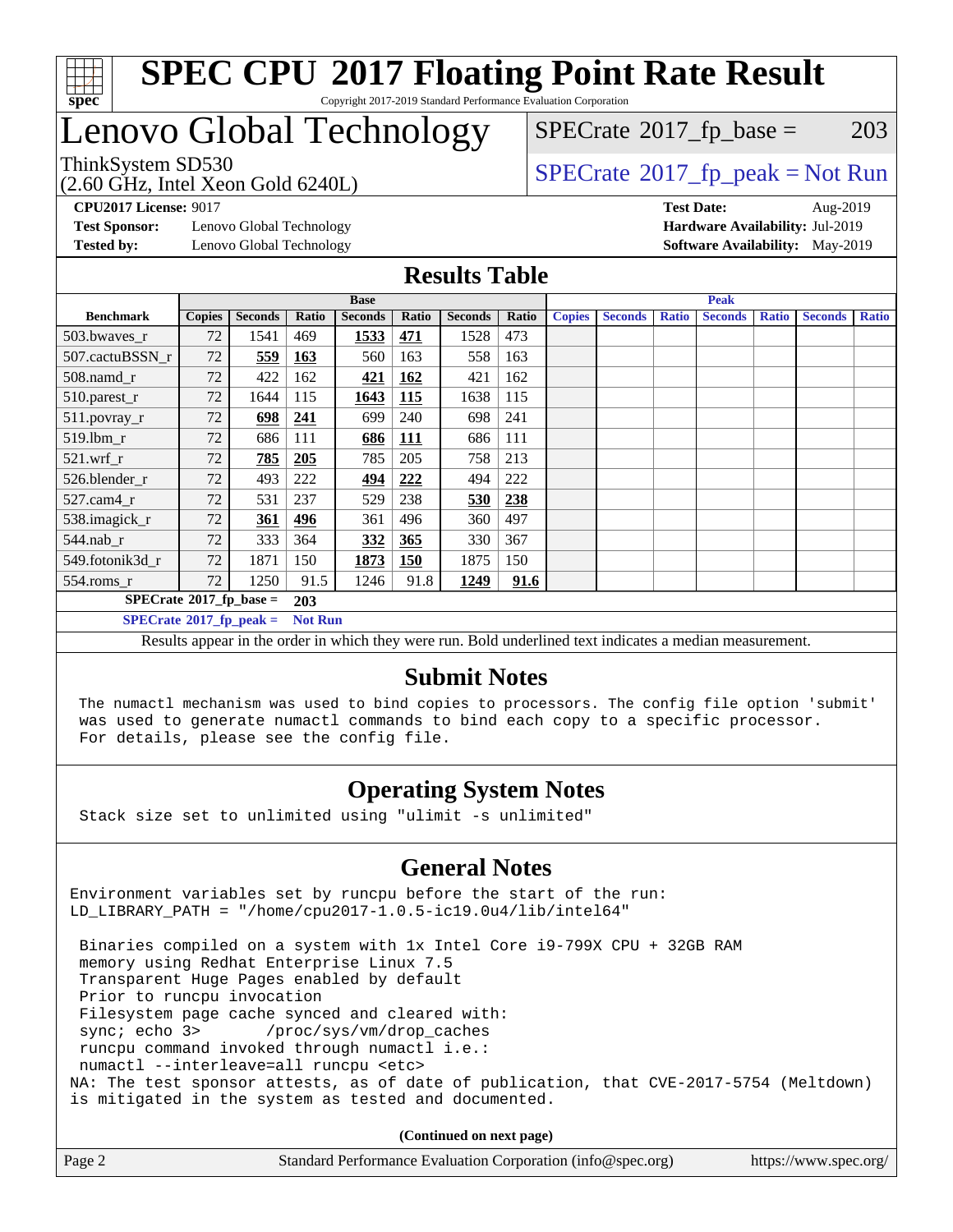

# **[SPEC CPU](http://www.spec.org/auto/cpu2017/Docs/result-fields.html#SPECCPU2017FloatingPointRateResult)[2017 Floating Point Rate Result](http://www.spec.org/auto/cpu2017/Docs/result-fields.html#SPECCPU2017FloatingPointRateResult)**

Copyright 2017-2019 Standard Performance Evaluation Corporation

Lenovo Global Technology

 $SPECTate@2017_fp\_base = 203$ 

(2.60 GHz, Intel Xeon Gold 6240L)

ThinkSystem SD530  $SPECrate@2017_fp\_peak = Not Run$  $SPECrate@2017_fp\_peak = Not Run$ 

**[Test Sponsor:](http://www.spec.org/auto/cpu2017/Docs/result-fields.html#TestSponsor)** Lenovo Global Technology **[Hardware Availability:](http://www.spec.org/auto/cpu2017/Docs/result-fields.html#HardwareAvailability)** Jul-2019 **[Tested by:](http://www.spec.org/auto/cpu2017/Docs/result-fields.html#Testedby)** Lenovo Global Technology **[Software Availability:](http://www.spec.org/auto/cpu2017/Docs/result-fields.html#SoftwareAvailability)** May-2019

**[CPU2017 License:](http://www.spec.org/auto/cpu2017/Docs/result-fields.html#CPU2017License)** 9017 **[Test Date:](http://www.spec.org/auto/cpu2017/Docs/result-fields.html#TestDate)** Aug-2019

#### **[General Notes \(Continued\)](http://www.spec.org/auto/cpu2017/Docs/result-fields.html#GeneralNotes)**

Yes: The test sponsor attests, as of date of publication, that CVE-2017-5753 (Spectre variant 1) is mitigated in the system as tested and documented. Yes: The test sponsor attests, as of date of publication, that CVE-2017-5715 (Spectre variant 2) is mitigated in the system as tested and documented. Yes: The test sponsor attests, as of date of publication, that CVE-2018-3640 (Spectre variant 3a) is mitigated in the system as tested and documented. Yes: The test sponsor attests, as of date of publication, that CVE-2018-3639 (Spectre variant 4) is mitigated in the system as tested and documented.

#### **[Platform Notes](http://www.spec.org/auto/cpu2017/Docs/result-fields.html#PlatformNotes)**

Page 3 Standard Performance Evaluation Corporation [\(info@spec.org\)](mailto:info@spec.org) <https://www.spec.org/> BIOS configuration: Choose Operating Mode set to Maximum Performance Choose Operating Mode set to Custom Mode Intel Virtualization Technology set to Disable MONITOR/MWAIT set to Enable SNC set to Enable Sysinfo program /home/cpu2017-1.0.5-ic19.0u4/bin/sysinfo Rev: r5974 of 2018-05-19 9bcde8f2999c33d61f64985e45859ea9 running on linux-9o25 Wed Aug 28 15:14:31 2019 SUT (System Under Test) info as seen by some common utilities. For more information on this section, see <https://www.spec.org/cpu2017/Docs/config.html#sysinfo> From /proc/cpuinfo model name : Intel(R) Xeon(R) Gold 6240L CPU @ 2.60GHz 2 "physical id"s (chips) 72 "processors" cores, siblings (Caution: counting these is hw and system dependent. The following excerpts from /proc/cpuinfo might not be reliable. Use with caution.) cpu cores : 18 siblings : 36 physical 0: cores 0 1 2 3 4 8 9 10 11 16 17 18 19 20 24 25 26 27 physical 1: cores 0 1 2 3 4 8 9 10 11 16 17 18 19 20 24 25 26 27 From lscpu: Architecture: x86\_64<br>
CPU op-mode(s): 32-bit, 64-bit CPU op-mode(s):<br>Byte Order: Little Endian  $CPU(s):$  72 On-line CPU(s) list: 0-71 Thread(s) per core: 2 Core(s) per socket: 18 Socket(s): 2 NUMA node(s): 4 **(Continued on next page)**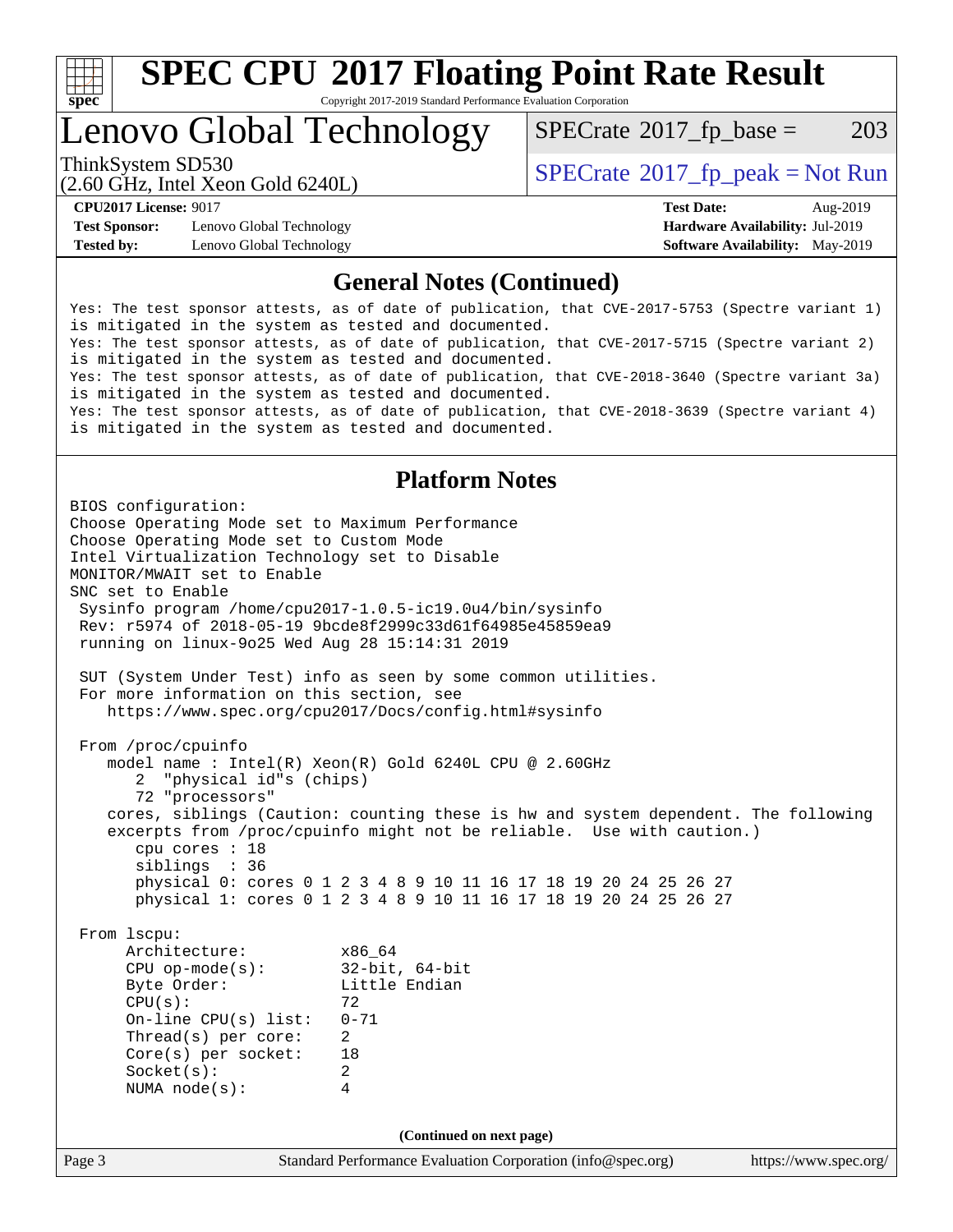

# **[SPEC CPU](http://www.spec.org/auto/cpu2017/Docs/result-fields.html#SPECCPU2017FloatingPointRateResult)[2017 Floating Point Rate Result](http://www.spec.org/auto/cpu2017/Docs/result-fields.html#SPECCPU2017FloatingPointRateResult)**

Copyright 2017-2019 Standard Performance Evaluation Corporation

Lenovo Global Technology

 $SPECTate@2017_fp\_base = 203$ 

(2.60 GHz, Intel Xeon Gold 6240L)

ThinkSystem SD530<br>  $(2.60 \text{ GHz})$  Intel Xeon Gold 6240L)

**[CPU2017 License:](http://www.spec.org/auto/cpu2017/Docs/result-fields.html#CPU2017License)** 9017 **[Test Date:](http://www.spec.org/auto/cpu2017/Docs/result-fields.html#TestDate)** Aug-2019

**[Test Sponsor:](http://www.spec.org/auto/cpu2017/Docs/result-fields.html#TestSponsor)** Lenovo Global Technology **[Hardware Availability:](http://www.spec.org/auto/cpu2017/Docs/result-fields.html#HardwareAvailability)** Jul-2019 **[Tested by:](http://www.spec.org/auto/cpu2017/Docs/result-fields.html#Testedby)** Lenovo Global Technology **[Software Availability:](http://www.spec.org/auto/cpu2017/Docs/result-fields.html#SoftwareAvailability)** May-2019

#### **[Platform Notes \(Continued\)](http://www.spec.org/auto/cpu2017/Docs/result-fields.html#PlatformNotes)**

| Vendor ID:<br>CPU family:                                                            | GenuineIntel<br>6                                                                   |  |  |  |  |  |
|--------------------------------------------------------------------------------------|-------------------------------------------------------------------------------------|--|--|--|--|--|
| Model:                                                                               | 85                                                                                  |  |  |  |  |  |
| Model name:                                                                          | $Intel(R) Xeon(R) Gold 6240L CPU @ 2.60GHz$                                         |  |  |  |  |  |
| Stepping:                                                                            | 7                                                                                   |  |  |  |  |  |
| CPU MHz:                                                                             | 2600.000                                                                            |  |  |  |  |  |
| CPU max MHz:                                                                         | 3900.0000                                                                           |  |  |  |  |  |
| CPU min MHz:                                                                         | 1000.0000                                                                           |  |  |  |  |  |
| BogoMIPS:                                                                            | 5200.00                                                                             |  |  |  |  |  |
| Virtualization:                                                                      | $VT - x$                                                                            |  |  |  |  |  |
| Lld cache:                                                                           | 32K                                                                                 |  |  |  |  |  |
| Lli cache:                                                                           | 32K                                                                                 |  |  |  |  |  |
| L2 cache:                                                                            | 1024K                                                                               |  |  |  |  |  |
| L3 cache:                                                                            | 25344K                                                                              |  |  |  |  |  |
| NUMA node0 CPU(s):                                                                   | $0-2, 5, 6, 9, 10, 14, 15, 36-38, 41, 42, 45, 46, 50, 51$                           |  |  |  |  |  |
| NUMA nodel CPU(s):                                                                   | 3, 4, 7, 8, 11-13, 16, 17, 39, 40, 43, 44, 47-49, 52, 53                            |  |  |  |  |  |
| NUMA $node2$ $CPU(s)$ :                                                              | 18-20, 23, 24, 27, 28, 32, 33, 54-56, 59, 60, 63, 64, 68, 69                        |  |  |  |  |  |
| NUMA node3 CPU(s):                                                                   | 21, 22, 25, 26, 29-31, 34, 35, 57, 58, 61, 62, 65-67, 70, 71                        |  |  |  |  |  |
| Flaqs:                                                                               | fpu vme de pse tsc msr pae mce cx8 apic sep mtrr pge mca cmov                       |  |  |  |  |  |
|                                                                                      | pat pse36 clflush dts acpi mmx fxsr sse sse2 ss ht tm pbe syscall nx pdpe1gb rdtscp |  |  |  |  |  |
|                                                                                      | lm constant_tsc art arch_perfmon pebs bts rep_good nopl xtopology nonstop_tsc cpuid |  |  |  |  |  |
|                                                                                      | aperfmperf pni pclmulqdq dtes64 monitor ds_cpl vmx smx est tm2 ssse3 sdbg fma cx16  |  |  |  |  |  |
|                                                                                      | xtpr pdcm pcid dca sse4_1 sse4_2 x2apic movbe popcnt tsc_deadline_timer aes xsave   |  |  |  |  |  |
|                                                                                      | avx f16c rdrand lahf lm abm 3dnowprefetch cpuid fault epb cat 13 cdp 13             |  |  |  |  |  |
|                                                                                      | invpcid_single intel_ppin ssbd mba ibrs ibpb stibp tpr_shadow vnmi flexpriority ept |  |  |  |  |  |
| vpid fsgsbase tsc_adjust bmil hle avx2 smep bmi2 erms invpcid rtm cqm mpx rdt_a      |                                                                                     |  |  |  |  |  |
| avx512f avx512dq rdseed adx smap clflushopt clwb intel_pt avx512cd avx512bw avx512vl |                                                                                     |  |  |  |  |  |
|                                                                                      | xsaveopt xsavec xgetbvl xsaves cqm_llc cqm_occup_llc cqm_mbm_total cqm_mbm_local    |  |  |  |  |  |
| dtherm ida arat pln pts pku ospke avx512_vnni flush_lld arch_capabilities            |                                                                                     |  |  |  |  |  |
|                                                                                      |                                                                                     |  |  |  |  |  |
| /proc/cpuinfo cache data<br>cache size : 25344 KB                                    |                                                                                     |  |  |  |  |  |
|                                                                                      |                                                                                     |  |  |  |  |  |
| From numactl --hardware WARNING: a numactl 'node' might or might not correspond to a |                                                                                     |  |  |  |  |  |
| physical chip.                                                                       |                                                                                     |  |  |  |  |  |
| $available: 4 nodes (0-3)$                                                           |                                                                                     |  |  |  |  |  |
|                                                                                      | node 0 cpus: 0 1 2 5 6 9 10 14 15 36 37 38 41 42 45 46 50 51                        |  |  |  |  |  |
| node 0 size: 47972 MB                                                                |                                                                                     |  |  |  |  |  |
| node 0 free: 47490 MB                                                                |                                                                                     |  |  |  |  |  |
|                                                                                      | node 1 cpus: 3 4 7 8 11 12 13 16 17 39 40 43 44 47 48 49 52 53                      |  |  |  |  |  |
| node 1 size: 48370 MB                                                                |                                                                                     |  |  |  |  |  |
| node 1 free: 48129 MB                                                                |                                                                                     |  |  |  |  |  |
|                                                                                      | node 2 cpus: 18 19 20 23 24 27 28 32 33 54 55 56 59 60 63 64 68 69                  |  |  |  |  |  |
| node 2 size: 48341 MB                                                                |                                                                                     |  |  |  |  |  |
| node 2 free: 48132 MB                                                                |                                                                                     |  |  |  |  |  |
|                                                                                      | node 3 cpus: 21 22 25 26 29 30 31 34 35 57 58 61 62 65 66 67 70 71                  |  |  |  |  |  |
| node 3 size: 48367 MB                                                                |                                                                                     |  |  |  |  |  |
|                                                                                      |                                                                                     |  |  |  |  |  |
| (Continued on next page)                                                             |                                                                                     |  |  |  |  |  |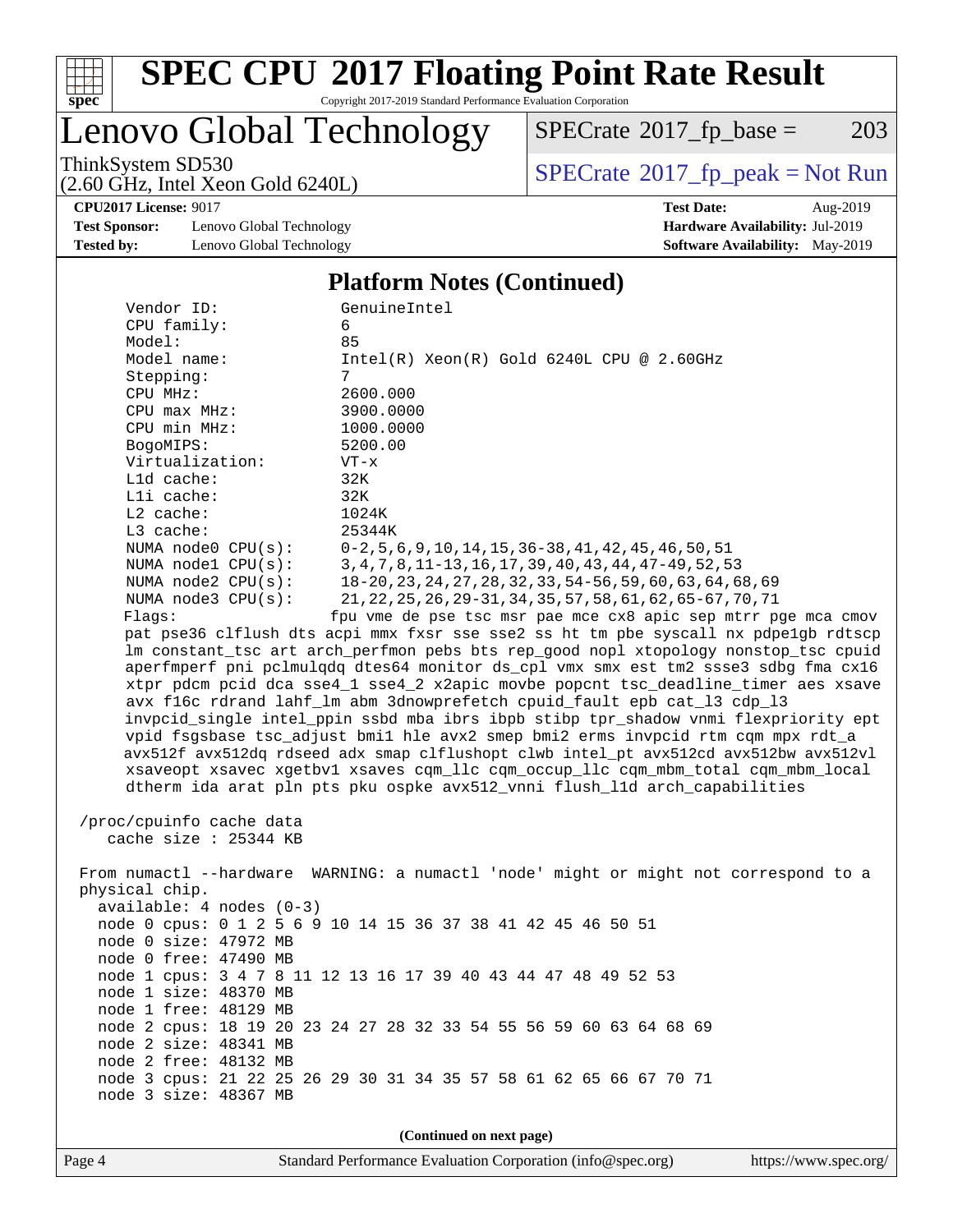| <b>SPEC CPU®2017 Floating Point Rate Result</b><br>Copyright 2017-2019 Standard Performance Evaluation Corporation<br>$spec^*$                                                                                                                                                                                                                                                                                                                                                                                           |                                                                                                            |
|--------------------------------------------------------------------------------------------------------------------------------------------------------------------------------------------------------------------------------------------------------------------------------------------------------------------------------------------------------------------------------------------------------------------------------------------------------------------------------------------------------------------------|------------------------------------------------------------------------------------------------------------|
| Lenovo Global Technology                                                                                                                                                                                                                                                                                                                                                                                                                                                                                                 | $SPECrate^{\circledast}2017$ _fp_base =<br>203                                                             |
| ThinkSystem SD530<br>(2.60 GHz, Intel Xeon Gold 6240L)                                                                                                                                                                                                                                                                                                                                                                                                                                                                   | $SPECrate^{\circ}2017rfp peak = Not Run$                                                                   |
| <b>CPU2017 License: 9017</b><br><b>Test Sponsor:</b><br>Lenovo Global Technology<br><b>Tested by:</b><br>Lenovo Global Technology                                                                                                                                                                                                                                                                                                                                                                                        | <b>Test Date:</b><br>Aug-2019<br>Hardware Availability: Jul-2019<br><b>Software Availability:</b> May-2019 |
| <b>Platform Notes (Continued)</b>                                                                                                                                                                                                                                                                                                                                                                                                                                                                                        |                                                                                                            |
| node 3 free: 48154 MB                                                                                                                                                                                                                                                                                                                                                                                                                                                                                                    |                                                                                                            |
| node distances:<br>$\overline{0}$<br>node<br>$\overline{1}$<br>3<br>2<br>21<br>0:<br>21<br>10<br>- 11<br>1:<br>11 10 21<br>21<br>2:<br>21  21  10<br>11<br>3:<br>21<br>21<br>11<br>10                                                                                                                                                                                                                                                                                                                                    |                                                                                                            |
| From /proc/meminfo<br>MemTotal:<br>197685052 kB<br>HugePages_Total:<br>0<br>Hugepagesize:<br>2048 kB                                                                                                                                                                                                                                                                                                                                                                                                                     |                                                                                                            |
| From /etc/*release* /etc/*version*<br>SuSE-release:<br>SUSE Linux Enterprise Server 12 (x86_64)<br>$VERSION = 12$<br>$PATCHLEVEL = 4$<br># This file is deprecated and will be removed in a future service pack or release.<br># Please check /etc/os-release for details about this release.<br>os-release:<br>NAME="SLES"<br>VERSION="12-SP4"<br>VERSION_ID="12.4"<br>PRETTY_NAME="SUSE Linux Enterprise Server 12 SP4"<br>ID="sles"<br>ANSI COLOR="0;32"<br>$CPE\_NAME = "cpe://o:suse: sles:12:sp4"$<br>uname $-a$ : |                                                                                                            |
| Linux linux-9025 4.12.14-94.41-default #1 SMP Wed Oct 31 12:25:04 UTC 2018 (3090901)<br>x86_64 x86_64 x86_64 GNU/Linux                                                                                                                                                                                                                                                                                                                                                                                                   |                                                                                                            |
| Kernel self-reported vulnerability status:<br>CVE-2017-5754 (Meltdown):<br>Not affected<br>CVE-2017-5753 (Spectre variant 1): Mitigation: __user pointer sanitization<br>CVE-2017-5715 (Spectre variant 2): Mitigation: Indirect Branch Restricted Speculation,<br>IBPB, IBRS FW                                                                                                                                                                                                                                         |                                                                                                            |
| run-level 3 Aug 28 14:49                                                                                                                                                                                                                                                                                                                                                                                                                                                                                                 |                                                                                                            |
| SPEC is set to: /home/cpu2017-1.0.5-ic19.0u4<br>Filesystem<br>Type Size Used Avail Use% Mounted on<br>$/\text{dev/sda}$ 3<br>744G<br>47G 698G<br>$7\frac{8}{9}$ /<br>xfs                                                                                                                                                                                                                                                                                                                                                 |                                                                                                            |
| Additional information from dmidecode follows. WARNING: Use caution when you interpret                                                                                                                                                                                                                                                                                                                                                                                                                                   |                                                                                                            |
| (Continued on next page)                                                                                                                                                                                                                                                                                                                                                                                                                                                                                                 |                                                                                                            |
| Page 5<br>Standard Performance Evaluation Corporation (info@spec.org)                                                                                                                                                                                                                                                                                                                                                                                                                                                    | https://www.spec.org/                                                                                      |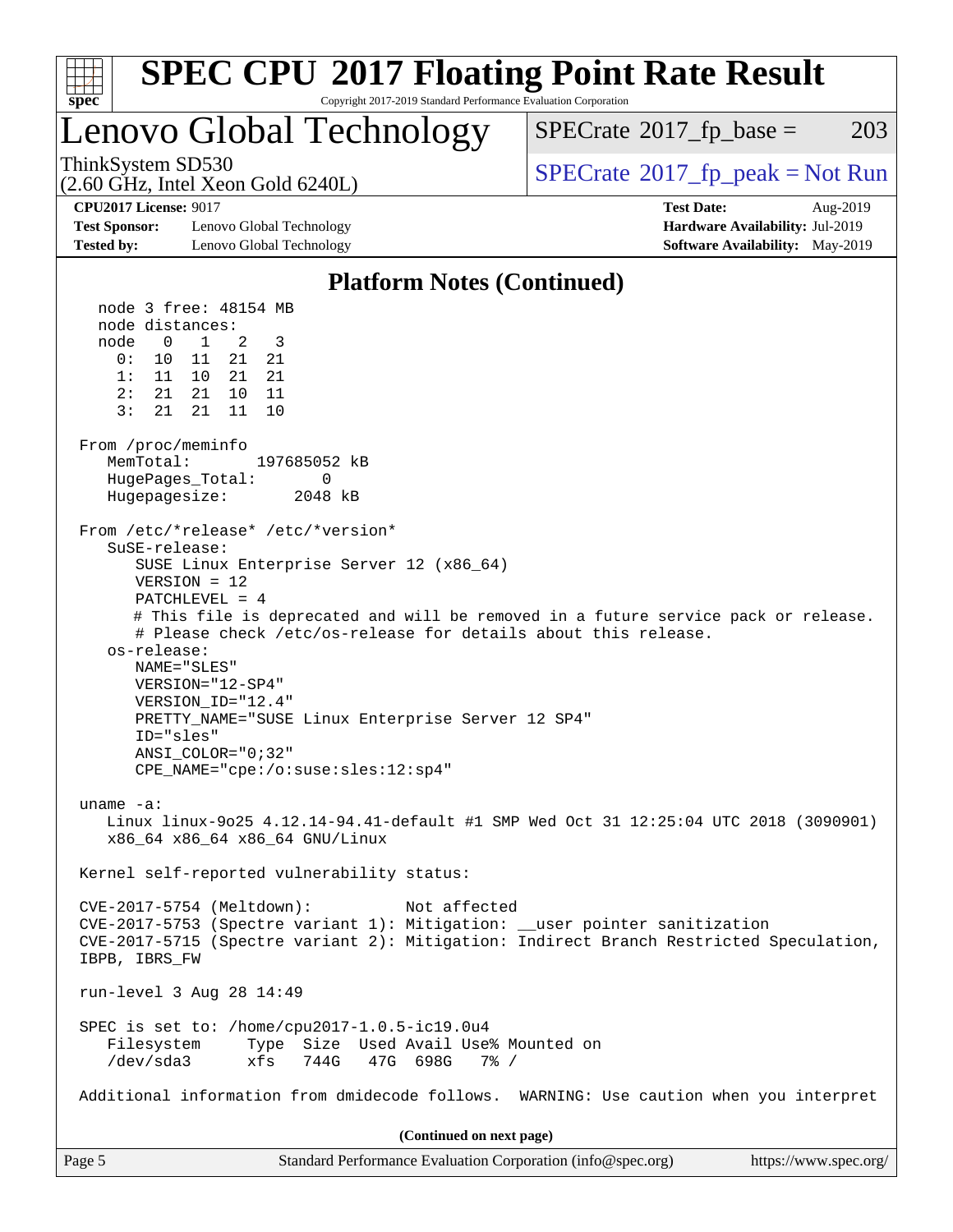

## Lenovo Global Technology

 $SPECTate@2017_fp\_base = 203$ 

(2.60 GHz, Intel Xeon Gold 6240L)

ThinkSystem SD530<br>  $\begin{array}{c}\n\text{SPECrate} \textcirc 2017\_fp\_peak = Not Run \\
\text{SPECrate} \textcirc 2017\_fp\_peak = Not Run\n\end{array}$  $\begin{array}{c}\n\text{SPECrate} \textcirc 2017\_fp\_peak = Not Run \\
\text{SPECrate} \textcirc 2017\_fp\_peak = Not Run\n\end{array}$  $\begin{array}{c}\n\text{SPECrate} \textcirc 2017\_fp\_peak = Not Run \\
\text{SPECrate} \textcirc 2017\_fp\_peak = Not Run\n\end{array}$ 

**[CPU2017 License:](http://www.spec.org/auto/cpu2017/Docs/result-fields.html#CPU2017License)** 9017 **[Test Date:](http://www.spec.org/auto/cpu2017/Docs/result-fields.html#TestDate)** Aug-2019

**[Test Sponsor:](http://www.spec.org/auto/cpu2017/Docs/result-fields.html#TestSponsor)** Lenovo Global Technology **[Hardware Availability:](http://www.spec.org/auto/cpu2017/Docs/result-fields.html#HardwareAvailability)** Jul-2019 **[Tested by:](http://www.spec.org/auto/cpu2017/Docs/result-fields.html#Testedby)** Lenovo Global Technology **[Software Availability:](http://www.spec.org/auto/cpu2017/Docs/result-fields.html#SoftwareAvailability)** May-2019

#### **[Platform Notes \(Continued\)](http://www.spec.org/auto/cpu2017/Docs/result-fields.html#PlatformNotes)**

 this section. The 'dmidecode' program reads system data which is "intended to allow hardware to be accurately determined", but the intent may not be met, as there are frequent changes to hardware, firmware, and the "DMTF SMBIOS" standard. BIOS Lenovo -[TEE141E-2.30]- 07/02/2019 Memory: 4x NO DIMM NO DIMM

12x Samsung M393A2K43CB2-CVF 16 GB 2 rank 2933

(End of data from sysinfo program)

#### **[Compiler Version Notes](http://www.spec.org/auto/cpu2017/Docs/result-fields.html#CompilerVersionNotes)**

| 519.1bm_r(base) 538.imagick_r(base) 544.nab_r(base)<br>$\mathcal{C}$                                                                                                                           |                       |
|------------------------------------------------------------------------------------------------------------------------------------------------------------------------------------------------|-----------------------|
| Intel(R) C Intel(R) 64 Compiler for applications running on Intel(R) 64,<br>Version 19.0.4.227 Build 20190416<br>Copyright (C) 1985-2019 Intel Corporation. All rights reserved.<br>__________ |                       |
|                                                                                                                                                                                                |                       |
| 508. $n$ amd_r(base) 510. $p$ arest_r(base)<br>$C++$<br>----------------------------                                                                                                           |                       |
| Intel(R) C++ Intel(R) 64 Compiler for applications running on Intel(R) 64,<br>Version 19.0.4.227 Build 20190416                                                                                |                       |
| Copyright (C) 1985-2019 Intel Corporation. All rights reserved.                                                                                                                                |                       |
|                                                                                                                                                                                                |                       |
|                                                                                                                                                                                                |                       |
| $C++$ , C $511.povray_r(base) 526.blender_r(base)$                                                                                                                                             |                       |
| Intel(R) C++ Intel(R) 64 Compiler for applications running on Intel(R) 64,<br>Version 19.0.4.227 Build 20190416                                                                                |                       |
| Copyright (C) 1985-2019 Intel Corporation. All rights reserved.<br>Intel(R) C Intel(R) 64 Compiler for applications running on Intel(R) 64,<br>Version 19.0.4.227 Build 20190416               |                       |
| Copyright (C) 1985-2019 Intel Corporation. All rights reserved.                                                                                                                                |                       |
|                                                                                                                                                                                                |                       |
| $C_{++}$ , C, Fortran   507.cactuBSSN_r(base)                                                                                                                                                  |                       |
| Intel(R) C++ Intel(R) 64 Compiler for applications running on Intel(R) 64,<br>Version 19.0.4.227 Build 20190416                                                                                |                       |
| Copyright (C) 1985-2019 Intel Corporation. All rights reserved.<br>Intel(R) C Intel(R) 64 Compiler for applications running on Intel(R) 64,                                                    |                       |
| (Continued on next page)                                                                                                                                                                       |                       |
| Page 6<br>Standard Performance Evaluation Corporation (info@spec.org)                                                                                                                          | https://www.spec.org/ |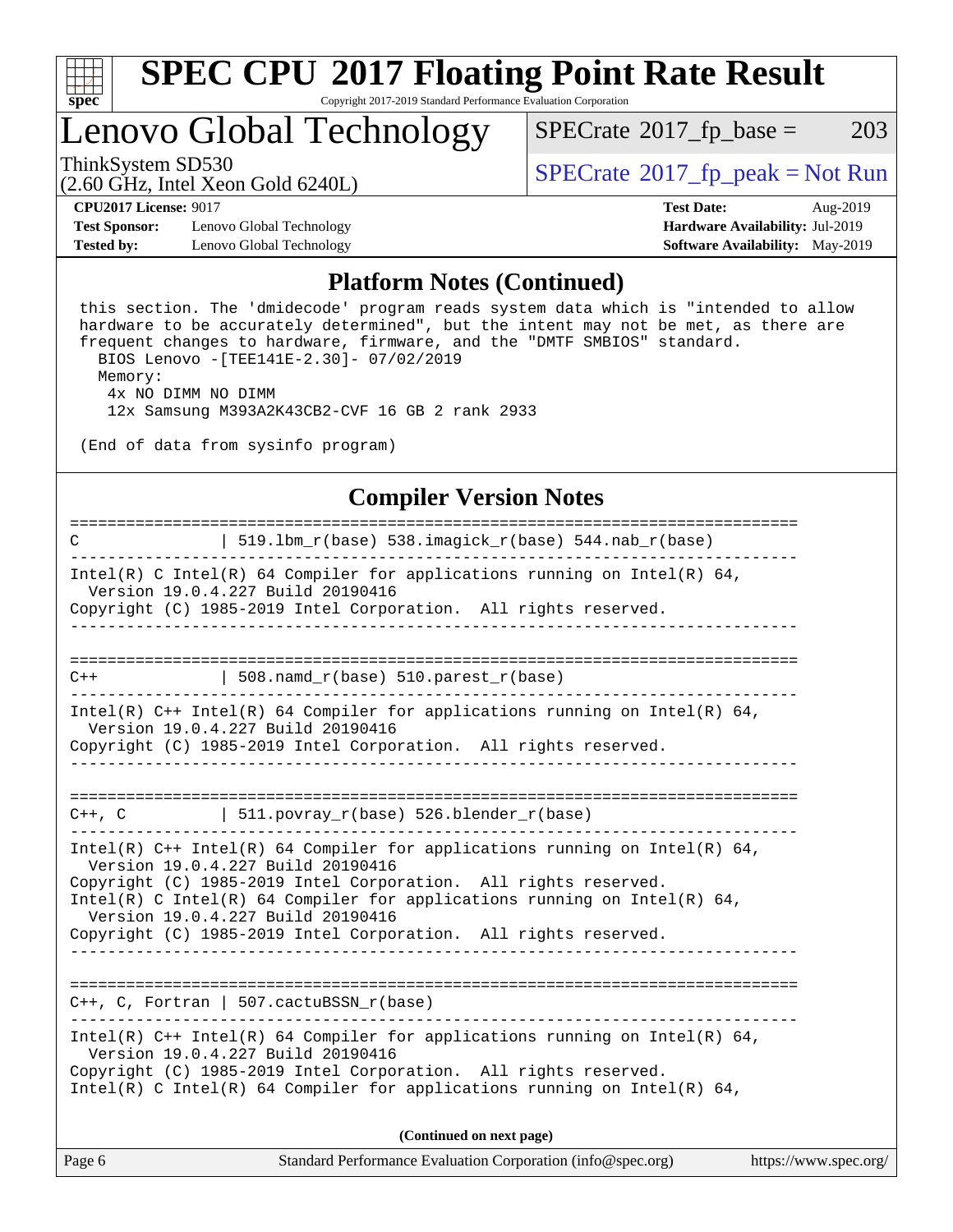

# **[SPEC CPU](http://www.spec.org/auto/cpu2017/Docs/result-fields.html#SPECCPU2017FloatingPointRateResult)[2017 Floating Point Rate Result](http://www.spec.org/auto/cpu2017/Docs/result-fields.html#SPECCPU2017FloatingPointRateResult)**

Copyright 2017-2019 Standard Performance Evaluation Corporation

## Lenovo Global Technology

 $SPECTate@2017_fp\_base = 203$ 

(2.60 GHz, Intel Xeon Gold 6240L)

 $SPECTate@2017<sub>fr</sub> peak = Not Run$ 

**[Test Sponsor:](http://www.spec.org/auto/cpu2017/Docs/result-fields.html#TestSponsor)** Lenovo Global Technology **[Hardware Availability:](http://www.spec.org/auto/cpu2017/Docs/result-fields.html#HardwareAvailability)** Jul-2019 **[Tested by:](http://www.spec.org/auto/cpu2017/Docs/result-fields.html#Testedby)** Lenovo Global Technology **[Software Availability:](http://www.spec.org/auto/cpu2017/Docs/result-fields.html#SoftwareAvailability)** May-2019

**[CPU2017 License:](http://www.spec.org/auto/cpu2017/Docs/result-fields.html#CPU2017License)** 9017 **[Test Date:](http://www.spec.org/auto/cpu2017/Docs/result-fields.html#TestDate)** Aug-2019

#### **[Compiler Version Notes \(Continued\)](http://www.spec.org/auto/cpu2017/Docs/result-fields.html#CompilerVersionNotes)**

| Version 19.0.4.227 Build 20190416<br>Copyright (C) 1985-2019 Intel Corporation. All rights reserved.<br>Intel(R) Fortran Intel(R) 64 Compiler for applications running on Intel(R)<br>64, Version 19.0.4.227 Build 20190416<br>Copyright (C) 1985-2019 Intel Corporation. All rights reserved.                                                                             |  |  |  |  |  |
|----------------------------------------------------------------------------------------------------------------------------------------------------------------------------------------------------------------------------------------------------------------------------------------------------------------------------------------------------------------------------|--|--|--|--|--|
| Fortran   503.bwaves_r(base) 549.fotonik3d_r(base) 554.roms_r(base)                                                                                                                                                                                                                                                                                                        |  |  |  |  |  |
| $Intel(R)$ Fortran Intel(R) 64 Compiler for applications running on Intel(R)<br>64, Version 19.0.4.227 Build 20190416<br>Copyright (C) 1985-2019 Intel Corporation. All rights reserved.                                                                                                                                                                                   |  |  |  |  |  |
| Fortran, $C$   521.wrf $r(base)$ 527.cam4 $r(base)$                                                                                                                                                                                                                                                                                                                        |  |  |  |  |  |
| Intel(R) Fortran Intel(R) 64 Compiler for applications running on Intel(R)<br>64, Version 19.0.4.227 Build 20190416<br>Copyright (C) 1985-2019 Intel Corporation. All rights reserved.<br>Intel(R) C Intel(R) 64 Compiler for applications running on Intel(R) 64,<br>Version 19.0.4.227 Build 20190416<br>Copyright (C) 1985-2019 Intel Corporation. All rights reserved. |  |  |  |  |  |

## **[Base Compiler Invocation](http://www.spec.org/auto/cpu2017/Docs/result-fields.html#BaseCompilerInvocation)**

[C benchmarks](http://www.spec.org/auto/cpu2017/Docs/result-fields.html#Cbenchmarks): [icc -m64 -std=c11](http://www.spec.org/cpu2017/results/res2019q3/cpu2017-20190903-17606.flags.html#user_CCbase_intel_icc_64bit_c11_33ee0cdaae7deeeab2a9725423ba97205ce30f63b9926c2519791662299b76a0318f32ddfffdc46587804de3178b4f9328c46fa7c2b0cd779d7a61945c91cd35)

[C++ benchmarks:](http://www.spec.org/auto/cpu2017/Docs/result-fields.html#CXXbenchmarks) [icpc -m64](http://www.spec.org/cpu2017/results/res2019q3/cpu2017-20190903-17606.flags.html#user_CXXbase_intel_icpc_64bit_4ecb2543ae3f1412ef961e0650ca070fec7b7afdcd6ed48761b84423119d1bf6bdf5cad15b44d48e7256388bc77273b966e5eb805aefd121eb22e9299b2ec9d9)

[Fortran benchmarks](http://www.spec.org/auto/cpu2017/Docs/result-fields.html#Fortranbenchmarks): [ifort -m64](http://www.spec.org/cpu2017/results/res2019q3/cpu2017-20190903-17606.flags.html#user_FCbase_intel_ifort_64bit_24f2bb282fbaeffd6157abe4f878425411749daecae9a33200eee2bee2fe76f3b89351d69a8130dd5949958ce389cf37ff59a95e7a40d588e8d3a57e0c3fd751)

[Benchmarks using both Fortran and C](http://www.spec.org/auto/cpu2017/Docs/result-fields.html#BenchmarksusingbothFortranandC): [ifort -m64](http://www.spec.org/cpu2017/results/res2019q3/cpu2017-20190903-17606.flags.html#user_CC_FCbase_intel_ifort_64bit_24f2bb282fbaeffd6157abe4f878425411749daecae9a33200eee2bee2fe76f3b89351d69a8130dd5949958ce389cf37ff59a95e7a40d588e8d3a57e0c3fd751) [icc -m64 -std=c11](http://www.spec.org/cpu2017/results/res2019q3/cpu2017-20190903-17606.flags.html#user_CC_FCbase_intel_icc_64bit_c11_33ee0cdaae7deeeab2a9725423ba97205ce30f63b9926c2519791662299b76a0318f32ddfffdc46587804de3178b4f9328c46fa7c2b0cd779d7a61945c91cd35)

[Benchmarks using both C and C++](http://www.spec.org/auto/cpu2017/Docs/result-fields.html#BenchmarksusingbothCandCXX): [icpc -m64](http://www.spec.org/cpu2017/results/res2019q3/cpu2017-20190903-17606.flags.html#user_CC_CXXbase_intel_icpc_64bit_4ecb2543ae3f1412ef961e0650ca070fec7b7afdcd6ed48761b84423119d1bf6bdf5cad15b44d48e7256388bc77273b966e5eb805aefd121eb22e9299b2ec9d9) [icc -m64 -std=c11](http://www.spec.org/cpu2017/results/res2019q3/cpu2017-20190903-17606.flags.html#user_CC_CXXbase_intel_icc_64bit_c11_33ee0cdaae7deeeab2a9725423ba97205ce30f63b9926c2519791662299b76a0318f32ddfffdc46587804de3178b4f9328c46fa7c2b0cd779d7a61945c91cd35)

[Benchmarks using Fortran, C, and C++:](http://www.spec.org/auto/cpu2017/Docs/result-fields.html#BenchmarksusingFortranCandCXX) [icpc -m64](http://www.spec.org/cpu2017/results/res2019q3/cpu2017-20190903-17606.flags.html#user_CC_CXX_FCbase_intel_icpc_64bit_4ecb2543ae3f1412ef961e0650ca070fec7b7afdcd6ed48761b84423119d1bf6bdf5cad15b44d48e7256388bc77273b966e5eb805aefd121eb22e9299b2ec9d9) [icc -m64 -std=c11](http://www.spec.org/cpu2017/results/res2019q3/cpu2017-20190903-17606.flags.html#user_CC_CXX_FCbase_intel_icc_64bit_c11_33ee0cdaae7deeeab2a9725423ba97205ce30f63b9926c2519791662299b76a0318f32ddfffdc46587804de3178b4f9328c46fa7c2b0cd779d7a61945c91cd35) [ifort -m64](http://www.spec.org/cpu2017/results/res2019q3/cpu2017-20190903-17606.flags.html#user_CC_CXX_FCbase_intel_ifort_64bit_24f2bb282fbaeffd6157abe4f878425411749daecae9a33200eee2bee2fe76f3b89351d69a8130dd5949958ce389cf37ff59a95e7a40d588e8d3a57e0c3fd751)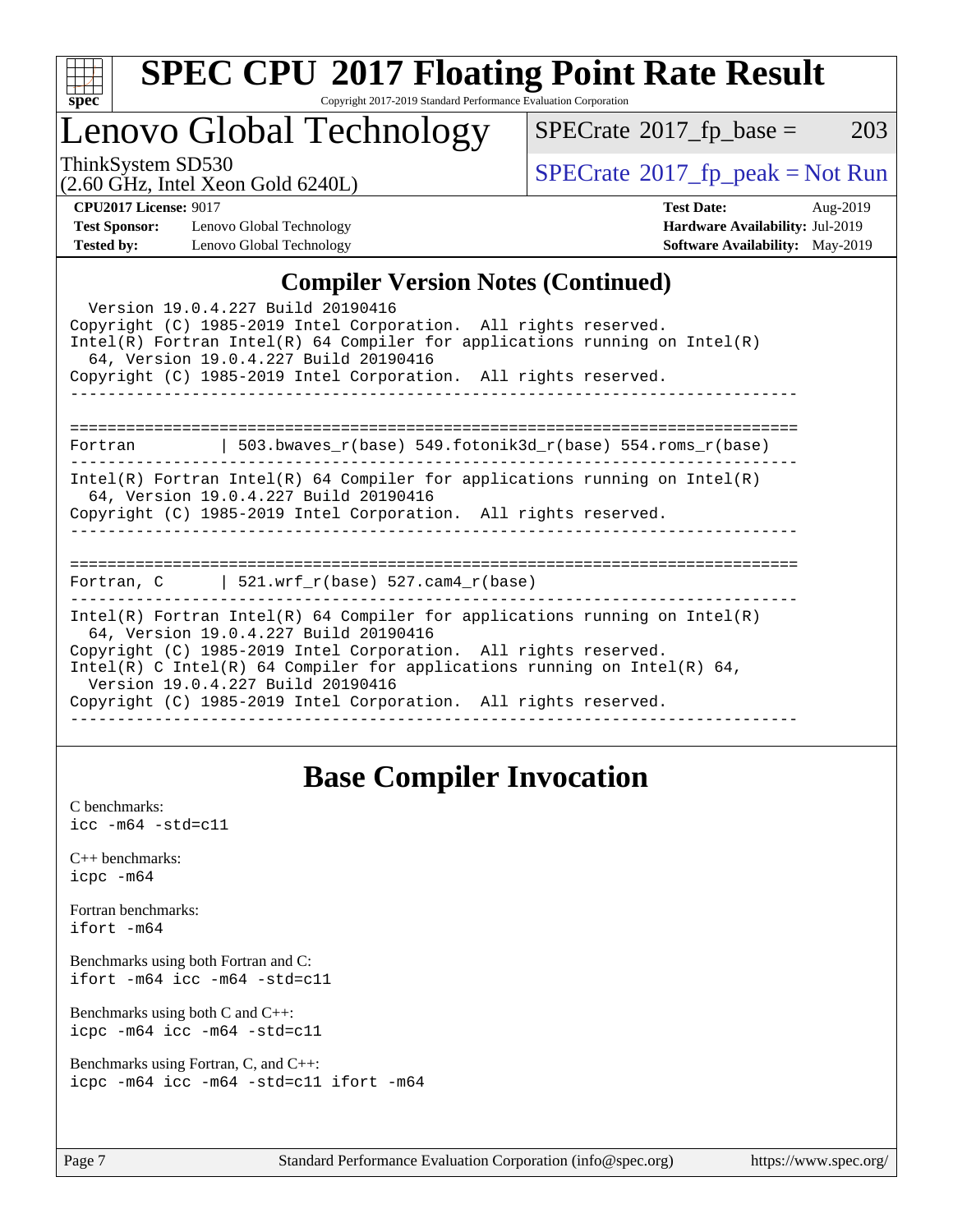

## Lenovo Global Technology

 $SPECTate@2017_fp\_base = 203$ 

(2.60 GHz, Intel Xeon Gold 6240L)

ThinkSystem SD530<br>  $SPECTI<sub>2</sub>$  [SPECrate](http://www.spec.org/auto/cpu2017/Docs/result-fields.html#SPECrate2017fppeak)®[2017\\_fp\\_peak = N](http://www.spec.org/auto/cpu2017/Docs/result-fields.html#SPECrate2017fppeak)ot Run

**[Test Sponsor:](http://www.spec.org/auto/cpu2017/Docs/result-fields.html#TestSponsor)** Lenovo Global Technology **[Hardware Availability:](http://www.spec.org/auto/cpu2017/Docs/result-fields.html#HardwareAvailability)** Jul-2019 **[Tested by:](http://www.spec.org/auto/cpu2017/Docs/result-fields.html#Testedby)** Lenovo Global Technology **[Software Availability:](http://www.spec.org/auto/cpu2017/Docs/result-fields.html#SoftwareAvailability)** May-2019

**[CPU2017 License:](http://www.spec.org/auto/cpu2017/Docs/result-fields.html#CPU2017License)** 9017 **[Test Date:](http://www.spec.org/auto/cpu2017/Docs/result-fields.html#TestDate)** Aug-2019

## **[Base Portability Flags](http://www.spec.org/auto/cpu2017/Docs/result-fields.html#BasePortabilityFlags)**

 503.bwaves\_r: [-DSPEC\\_LP64](http://www.spec.org/cpu2017/results/res2019q3/cpu2017-20190903-17606.flags.html#suite_basePORTABILITY503_bwaves_r_DSPEC_LP64) 507.cactuBSSN\_r: [-DSPEC\\_LP64](http://www.spec.org/cpu2017/results/res2019q3/cpu2017-20190903-17606.flags.html#suite_basePORTABILITY507_cactuBSSN_r_DSPEC_LP64) 508.namd\_r: [-DSPEC\\_LP64](http://www.spec.org/cpu2017/results/res2019q3/cpu2017-20190903-17606.flags.html#suite_basePORTABILITY508_namd_r_DSPEC_LP64) 510.parest\_r: [-DSPEC\\_LP64](http://www.spec.org/cpu2017/results/res2019q3/cpu2017-20190903-17606.flags.html#suite_basePORTABILITY510_parest_r_DSPEC_LP64) 511.povray\_r: [-DSPEC\\_LP64](http://www.spec.org/cpu2017/results/res2019q3/cpu2017-20190903-17606.flags.html#suite_basePORTABILITY511_povray_r_DSPEC_LP64) 519.lbm\_r: [-DSPEC\\_LP64](http://www.spec.org/cpu2017/results/res2019q3/cpu2017-20190903-17606.flags.html#suite_basePORTABILITY519_lbm_r_DSPEC_LP64) 521.wrf\_r: [-DSPEC\\_LP64](http://www.spec.org/cpu2017/results/res2019q3/cpu2017-20190903-17606.flags.html#suite_basePORTABILITY521_wrf_r_DSPEC_LP64) [-DSPEC\\_CASE\\_FLAG](http://www.spec.org/cpu2017/results/res2019q3/cpu2017-20190903-17606.flags.html#b521.wrf_r_baseCPORTABILITY_DSPEC_CASE_FLAG) [-convert big\\_endian](http://www.spec.org/cpu2017/results/res2019q3/cpu2017-20190903-17606.flags.html#user_baseFPORTABILITY521_wrf_r_convert_big_endian_c3194028bc08c63ac5d04de18c48ce6d347e4e562e8892b8bdbdc0214820426deb8554edfa529a3fb25a586e65a3d812c835984020483e7e73212c4d31a38223) 526.blender\_r: [-DSPEC\\_LP64](http://www.spec.org/cpu2017/results/res2019q3/cpu2017-20190903-17606.flags.html#suite_basePORTABILITY526_blender_r_DSPEC_LP64) [-DSPEC\\_LINUX](http://www.spec.org/cpu2017/results/res2019q3/cpu2017-20190903-17606.flags.html#b526.blender_r_baseCPORTABILITY_DSPEC_LINUX) [-funsigned-char](http://www.spec.org/cpu2017/results/res2019q3/cpu2017-20190903-17606.flags.html#user_baseCPORTABILITY526_blender_r_force_uchar_40c60f00ab013830e2dd6774aeded3ff59883ba5a1fc5fc14077f794d777847726e2a5858cbc7672e36e1b067e7e5c1d9a74f7176df07886a243d7cc18edfe67) 527.cam4\_r: [-DSPEC\\_LP64](http://www.spec.org/cpu2017/results/res2019q3/cpu2017-20190903-17606.flags.html#suite_basePORTABILITY527_cam4_r_DSPEC_LP64) [-DSPEC\\_CASE\\_FLAG](http://www.spec.org/cpu2017/results/res2019q3/cpu2017-20190903-17606.flags.html#b527.cam4_r_baseCPORTABILITY_DSPEC_CASE_FLAG) 538.imagick\_r: [-DSPEC\\_LP64](http://www.spec.org/cpu2017/results/res2019q3/cpu2017-20190903-17606.flags.html#suite_basePORTABILITY538_imagick_r_DSPEC_LP64) 544.nab\_r: [-DSPEC\\_LP64](http://www.spec.org/cpu2017/results/res2019q3/cpu2017-20190903-17606.flags.html#suite_basePORTABILITY544_nab_r_DSPEC_LP64) 549.fotonik3d\_r: [-DSPEC\\_LP64](http://www.spec.org/cpu2017/results/res2019q3/cpu2017-20190903-17606.flags.html#suite_basePORTABILITY549_fotonik3d_r_DSPEC_LP64) 554.roms\_r: [-DSPEC\\_LP64](http://www.spec.org/cpu2017/results/res2019q3/cpu2017-20190903-17606.flags.html#suite_basePORTABILITY554_roms_r_DSPEC_LP64)

**[Base Optimization Flags](http://www.spec.org/auto/cpu2017/Docs/result-fields.html#BaseOptimizationFlags)**

[C benchmarks](http://www.spec.org/auto/cpu2017/Docs/result-fields.html#Cbenchmarks):

[-xCORE-AVX512](http://www.spec.org/cpu2017/results/res2019q3/cpu2017-20190903-17606.flags.html#user_CCbase_f-xCORE-AVX512) [-ipo](http://www.spec.org/cpu2017/results/res2019q3/cpu2017-20190903-17606.flags.html#user_CCbase_f-ipo) [-O3](http://www.spec.org/cpu2017/results/res2019q3/cpu2017-20190903-17606.flags.html#user_CCbase_f-O3) [-no-prec-div](http://www.spec.org/cpu2017/results/res2019q3/cpu2017-20190903-17606.flags.html#user_CCbase_f-no-prec-div) [-qopt-prefetch](http://www.spec.org/cpu2017/results/res2019q3/cpu2017-20190903-17606.flags.html#user_CCbase_f-qopt-prefetch) [-ffinite-math-only](http://www.spec.org/cpu2017/results/res2019q3/cpu2017-20190903-17606.flags.html#user_CCbase_f_finite_math_only_cb91587bd2077682c4b38af759c288ed7c732db004271a9512da14a4f8007909a5f1427ecbf1a0fb78ff2a814402c6114ac565ca162485bbcae155b5e4258871) [-qopt-mem-layout-trans=4](http://www.spec.org/cpu2017/results/res2019q3/cpu2017-20190903-17606.flags.html#user_CCbase_f-qopt-mem-layout-trans_fa39e755916c150a61361b7846f310bcdf6f04e385ef281cadf3647acec3f0ae266d1a1d22d972a7087a248fd4e6ca390a3634700869573d231a252c784941a8)

[C++ benchmarks:](http://www.spec.org/auto/cpu2017/Docs/result-fields.html#CXXbenchmarks)

[-xCORE-AVX512](http://www.spec.org/cpu2017/results/res2019q3/cpu2017-20190903-17606.flags.html#user_CXXbase_f-xCORE-AVX512) [-ipo](http://www.spec.org/cpu2017/results/res2019q3/cpu2017-20190903-17606.flags.html#user_CXXbase_f-ipo) [-O3](http://www.spec.org/cpu2017/results/res2019q3/cpu2017-20190903-17606.flags.html#user_CXXbase_f-O3) [-no-prec-div](http://www.spec.org/cpu2017/results/res2019q3/cpu2017-20190903-17606.flags.html#user_CXXbase_f-no-prec-div) [-qopt-prefetch](http://www.spec.org/cpu2017/results/res2019q3/cpu2017-20190903-17606.flags.html#user_CXXbase_f-qopt-prefetch) [-ffinite-math-only](http://www.spec.org/cpu2017/results/res2019q3/cpu2017-20190903-17606.flags.html#user_CXXbase_f_finite_math_only_cb91587bd2077682c4b38af759c288ed7c732db004271a9512da14a4f8007909a5f1427ecbf1a0fb78ff2a814402c6114ac565ca162485bbcae155b5e4258871) [-qopt-mem-layout-trans=4](http://www.spec.org/cpu2017/results/res2019q3/cpu2017-20190903-17606.flags.html#user_CXXbase_f-qopt-mem-layout-trans_fa39e755916c150a61361b7846f310bcdf6f04e385ef281cadf3647acec3f0ae266d1a1d22d972a7087a248fd4e6ca390a3634700869573d231a252c784941a8)

[Fortran benchmarks](http://www.spec.org/auto/cpu2017/Docs/result-fields.html#Fortranbenchmarks):

```
-xCORE-AVX512 -ipo -O3 -no-prec-div -qopt-prefetch
-ffinite-math-only -qopt-mem-layout-trans=4 -auto
-nostandard-realloc-lhs -align array32byte
```
[Benchmarks using both Fortran and C](http://www.spec.org/auto/cpu2017/Docs/result-fields.html#BenchmarksusingbothFortranandC):

[-xCORE-AVX512](http://www.spec.org/cpu2017/results/res2019q3/cpu2017-20190903-17606.flags.html#user_CC_FCbase_f-xCORE-AVX512) [-ipo](http://www.spec.org/cpu2017/results/res2019q3/cpu2017-20190903-17606.flags.html#user_CC_FCbase_f-ipo) [-O3](http://www.spec.org/cpu2017/results/res2019q3/cpu2017-20190903-17606.flags.html#user_CC_FCbase_f-O3) [-no-prec-div](http://www.spec.org/cpu2017/results/res2019q3/cpu2017-20190903-17606.flags.html#user_CC_FCbase_f-no-prec-div) [-qopt-prefetch](http://www.spec.org/cpu2017/results/res2019q3/cpu2017-20190903-17606.flags.html#user_CC_FCbase_f-qopt-prefetch) [-ffinite-math-only](http://www.spec.org/cpu2017/results/res2019q3/cpu2017-20190903-17606.flags.html#user_CC_FCbase_f_finite_math_only_cb91587bd2077682c4b38af759c288ed7c732db004271a9512da14a4f8007909a5f1427ecbf1a0fb78ff2a814402c6114ac565ca162485bbcae155b5e4258871) [-qopt-mem-layout-trans=4](http://www.spec.org/cpu2017/results/res2019q3/cpu2017-20190903-17606.flags.html#user_CC_FCbase_f-qopt-mem-layout-trans_fa39e755916c150a61361b7846f310bcdf6f04e385ef281cadf3647acec3f0ae266d1a1d22d972a7087a248fd4e6ca390a3634700869573d231a252c784941a8) [-auto](http://www.spec.org/cpu2017/results/res2019q3/cpu2017-20190903-17606.flags.html#user_CC_FCbase_f-auto) [-nostandard-realloc-lhs](http://www.spec.org/cpu2017/results/res2019q3/cpu2017-20190903-17606.flags.html#user_CC_FCbase_f_2003_std_realloc_82b4557e90729c0f113870c07e44d33d6f5a304b4f63d4c15d2d0f1fab99f5daaed73bdb9275d9ae411527f28b936061aa8b9c8f2d63842963b95c9dd6426b8a) [-align array32byte](http://www.spec.org/cpu2017/results/res2019q3/cpu2017-20190903-17606.flags.html#user_CC_FCbase_align_array32byte_b982fe038af199962ba9a80c053b8342c548c85b40b8e86eb3cc33dee0d7986a4af373ac2d51c3f7cf710a18d62fdce2948f201cd044323541f22fc0fffc51b6)

[Benchmarks using both C and C++](http://www.spec.org/auto/cpu2017/Docs/result-fields.html#BenchmarksusingbothCandCXX):

[-xCORE-AVX512](http://www.spec.org/cpu2017/results/res2019q3/cpu2017-20190903-17606.flags.html#user_CC_CXXbase_f-xCORE-AVX512) [-ipo](http://www.spec.org/cpu2017/results/res2019q3/cpu2017-20190903-17606.flags.html#user_CC_CXXbase_f-ipo) [-O3](http://www.spec.org/cpu2017/results/res2019q3/cpu2017-20190903-17606.flags.html#user_CC_CXXbase_f-O3) [-no-prec-div](http://www.spec.org/cpu2017/results/res2019q3/cpu2017-20190903-17606.flags.html#user_CC_CXXbase_f-no-prec-div) [-qopt-prefetch](http://www.spec.org/cpu2017/results/res2019q3/cpu2017-20190903-17606.flags.html#user_CC_CXXbase_f-qopt-prefetch) [-ffinite-math-only](http://www.spec.org/cpu2017/results/res2019q3/cpu2017-20190903-17606.flags.html#user_CC_CXXbase_f_finite_math_only_cb91587bd2077682c4b38af759c288ed7c732db004271a9512da14a4f8007909a5f1427ecbf1a0fb78ff2a814402c6114ac565ca162485bbcae155b5e4258871) [-qopt-mem-layout-trans=4](http://www.spec.org/cpu2017/results/res2019q3/cpu2017-20190903-17606.flags.html#user_CC_CXXbase_f-qopt-mem-layout-trans_fa39e755916c150a61361b7846f310bcdf6f04e385ef281cadf3647acec3f0ae266d1a1d22d972a7087a248fd4e6ca390a3634700869573d231a252c784941a8)

[Benchmarks using Fortran, C, and C++:](http://www.spec.org/auto/cpu2017/Docs/result-fields.html#BenchmarksusingFortranCandCXX)

```
-xCORE-AVX512 -ipo -O3 -no-prec-div -qopt-prefetch
-ffinite-math-only -qopt-mem-layout-trans=4 -auto
-nostandard-realloc-lhs -align array32byte
```